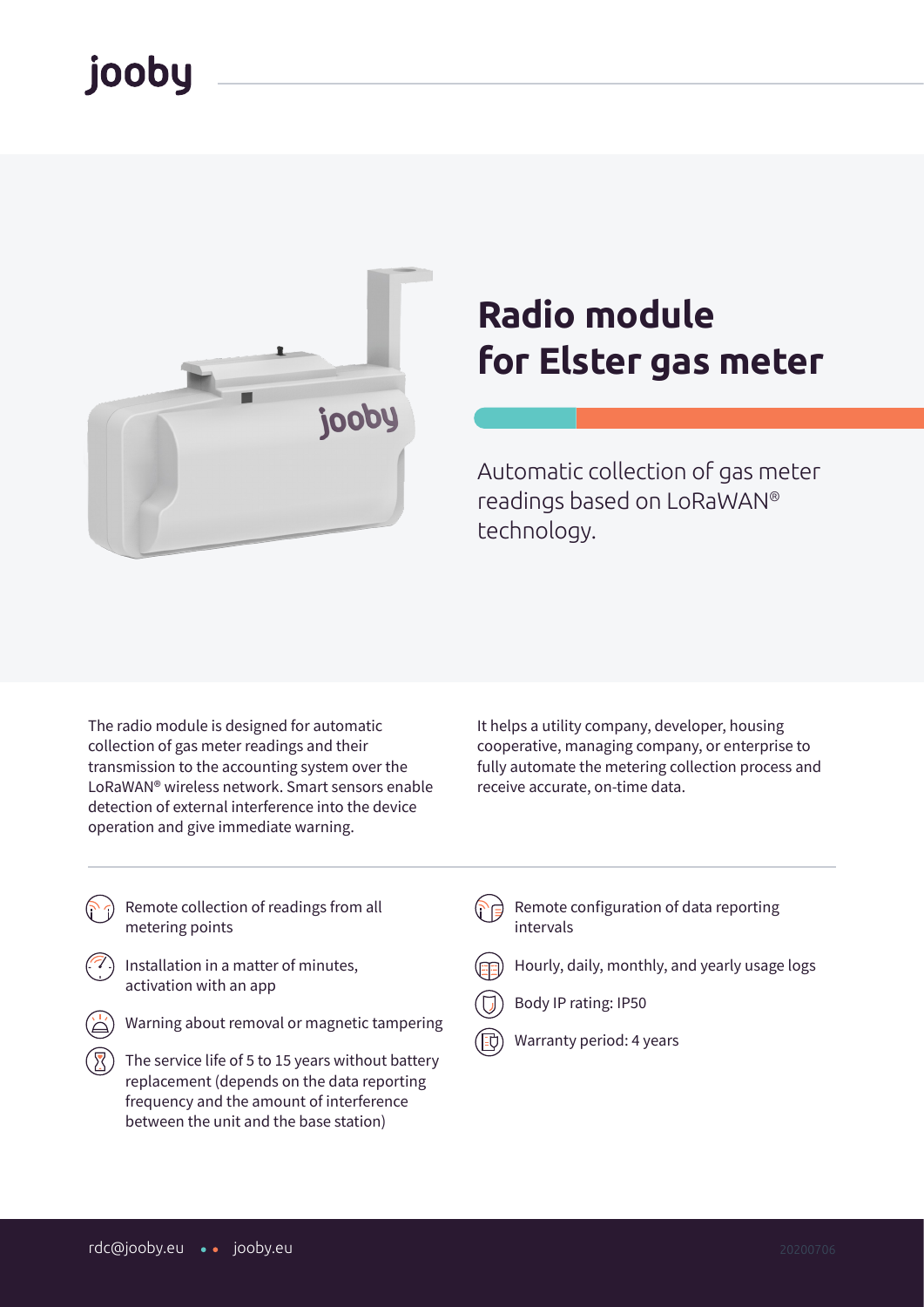#### **How the radio module works**

The device is mounted on the meter body and fixed with standard fasteners. Then, the device is activated in the installer mobile application. The entire process only takes a few minutes, and no removal of the meter is required.

The pulse counter gathers data from the meter using a magnetic field sensor that registers rotation of the meter dial. In one full turn of the dial, the sensor registers the magnetic response of the field, generates the impulse, and transmits it to the data transmission module.

Then the readings are transmitted over the LoRaWAN® wireless network to the server. For security purposes, the data is stored in the built-in non-volatile memory:

- $\vee$  2 months (hourly usage);
- $\checkmark$  1 year (daily usage).



Data reporting intervals vary from once every hour to once every day depending on the customer's preferences.

The autonomous power supply is ensured by the pre-installed long-life battery with the lifetime from 5 to 15 years.

### **Universal solution**

Automatic data collection from all metering points.

#### Jooby RDC Dashboard

Reports and user interfaces for 24/7 device status monitoring and readings accounting.

**Utility companies** cut resource accounting costs and get accurate consumption data.

**Managing companies** remotely track gas consumption, conveniently prepare reports, and promptly balance accounts.

**Housing cooperatives** get detailed reporting on gas consumption per flat and promptly detect reading tampering.

**Developers** get an innovative advantage over their competitors, provide cost-cutting opportunities for the managing company, and improve amenities for residents.

**Enterprises** improve the efficiency of resource consumption.

#### API for data exchange

Jooby devices use LoRaWAN® standard communication protocols and are easily integrated into any accounting system of the customer. A quick way to run your own IoT solution on our equipment.

**Integrators** quickly integrate their devices into the existing dispatch system and get access to the necessary documentation complete with a detailed device functionality list and customer service and support.